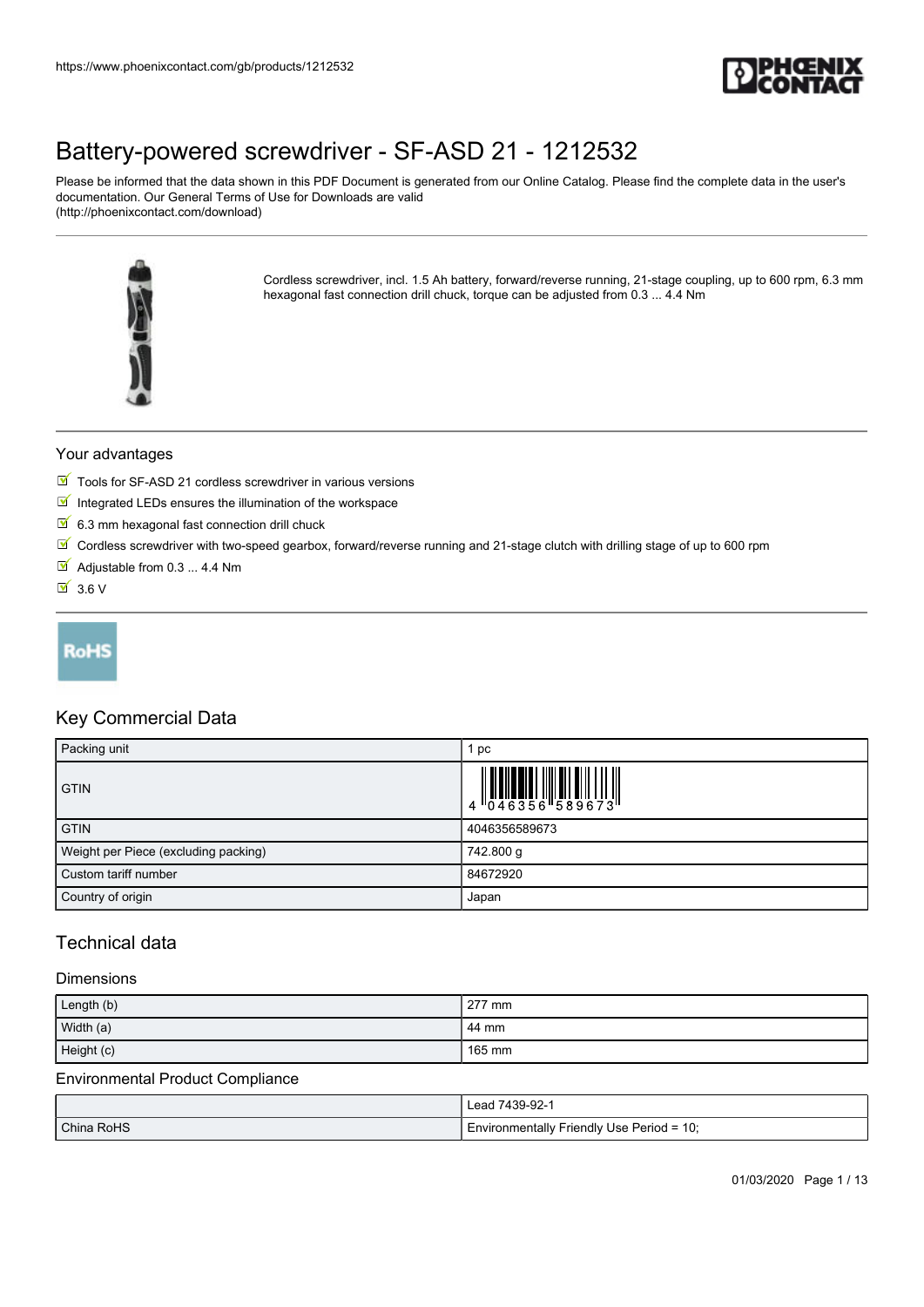

### Technical data

#### Environmental Product Compliance

|  | I For details about hazardous substances go to tab "Downloads",<br>Category "Manufacturer's declaration" |
|--|----------------------------------------------------------------------------------------------------------|
|--|----------------------------------------------------------------------------------------------------------|

### **Classifications**

#### eCl@ss

| eCl@ss 4.0 | 21043000 |
|------------|----------|
| eCl@ss 4.1 | 21043000 |
| eCl@ss 5.0 | 21043200 |
| eCl@ss 5.1 | 21050800 |
| eCl@ss 6.0 | 21052100 |
| eCl@ss 7.0 | 21052190 |
| eCl@ss 8.0 | 21052190 |
| eCl@ss 9.0 | 21052190 |

#### ETIM

| <b>ETIM 4.0</b>     | EC001395 |
|---------------------|----------|
| <b>ETIM 5.0</b>     | EC001395 |
| ETIM <sub>6.0</sub> | EC001395 |
| <b>ETIM 7.0</b>     | EC001395 |

#### UNSPSC

| <b>UNSPSC 6.01</b>   | 27111701 |
|----------------------|----------|
| <b>UNSPSC 7.0901</b> | 27111701 |
| UNSPSC 11            | 27111701 |
| <b>UNSPSC 12.01</b>  | 27111701 |
| UNSPSC 13.2          | 27111701 |
| UNSPSC 18.0          | 27111701 |
| UNSPSC 19.0          | 27111701 |
| <b>UNSPSC 20.0</b>   | 27111701 |
| <b>UNSPSC 21.0</b>   | 27111701 |

### Approvals

#### Approvals

Approvals

EAC

Ex Approvals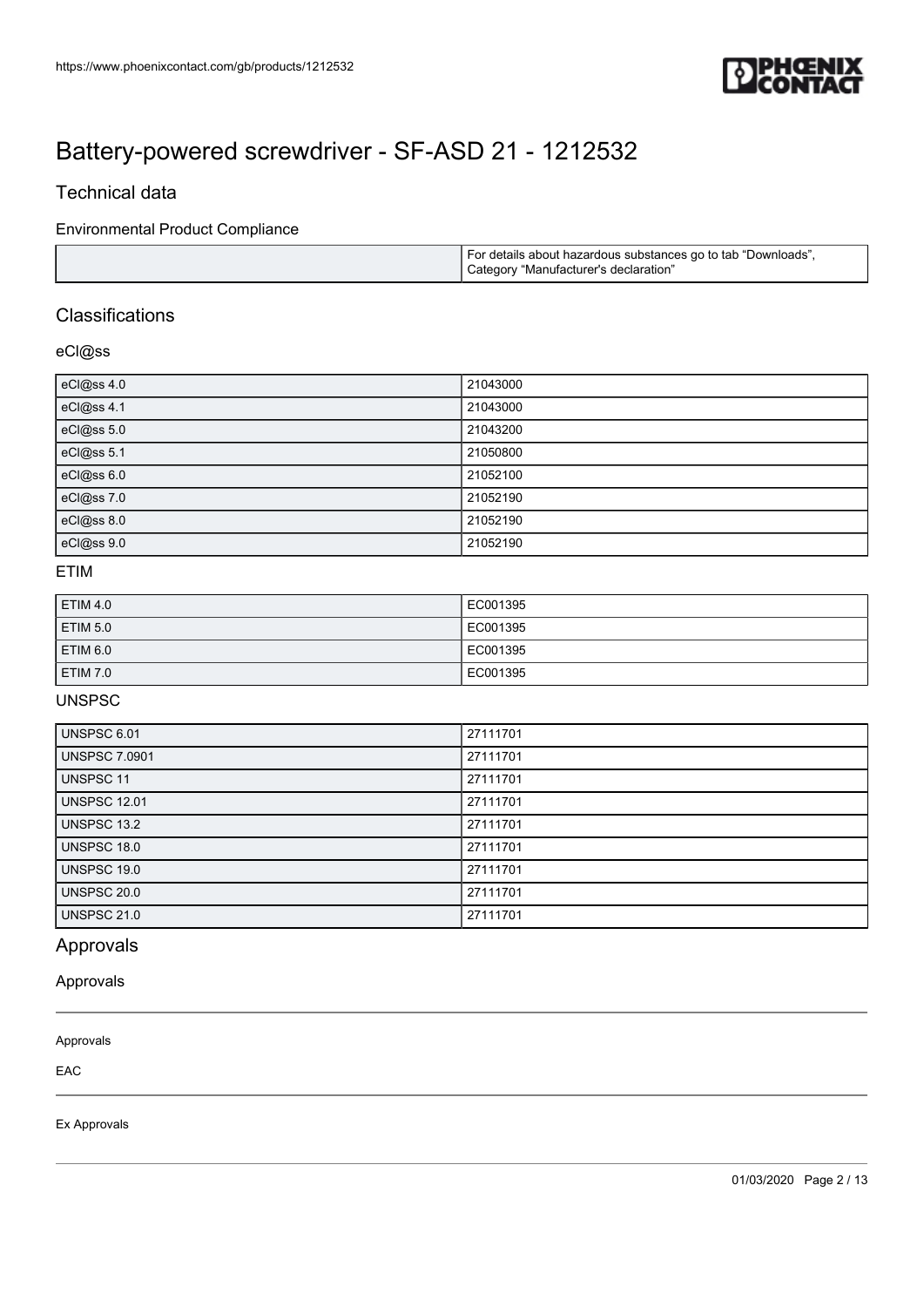

#### Approvals

Approval details

| EAC                                        |                                                                                                                                                       | RU C-<br>DE.AI30.B.01750 |
|--------------------------------------------|-------------------------------------------------------------------------------------------------------------------------------------------------------|--------------------------|
| Accessories                                |                                                                                                                                                       |                          |
| Accessories                                |                                                                                                                                                       |                          |
| Charger                                    |                                                                                                                                                       |                          |
| Charger - SF-ASD 21/CHARGER 230V - 1212535 |                                                                                                                                                       |                          |
|                                            | Replacement charger, for SF-ASD 21 cordless screwdriver, 230 V                                                                                        |                          |
| Screwdriver tools                          |                                                                                                                                                       |                          |
| Adapter insert - SF-UBH - 1212590          |                                                                                                                                                       |                          |
|                                            | Universal bit holder, E6.3-1/4" drive, with automatic locking, one-hand operation, magnetic, suitable for bits according<br>to DIN 3126 C6.3 and E6.3 |                          |
| Adapter insert - SF-UBH - 1212590          |                                                                                                                                                       |                          |
|                                            | Universal bit holder, E6.3-1/4" drive, with automatic locking, one-hand operation, magnetic, suitable for bits according<br>to DIN 3126 C6.3 and E6.3 |                          |

[Screwdriver - SF-BIT-HEX 2,5-50 - 1212646](https://www.phoenixcontact.com/gb/products/1212646)



Screw bit, hexagon, E6.3-1/4" drive, size: Hex 2.5 x 50 mm, hardened, suitable for holder according to DIN 3126- F6.3/ISO 1173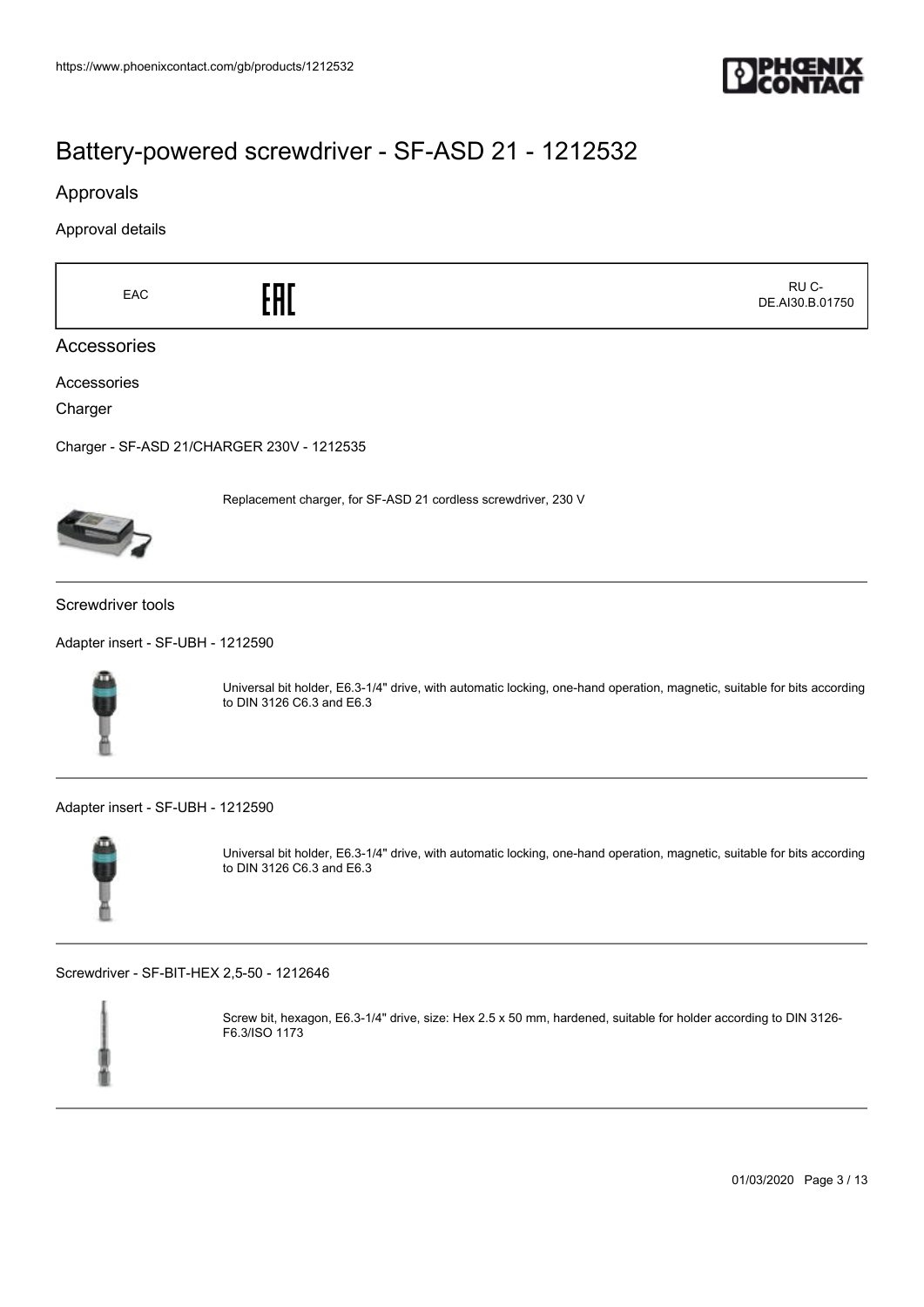

#### Accessories

[Screwdriver - SF-BIT-HEX 2,5-89 S - 1200301](https://www.phoenixcontact.com/gb/products/1200301)

Screw bit, hexagon, E6.3-1/4" drive, size: Hex 2.5 x 89 mm, hardened, suitable for holder according to DIN 3126- F6.3/ISO 1173

[Screwdriver - SF-BIT-HEX 2-50 - 1212645](https://www.phoenixcontact.com/gb/products/1212645)



Screw bit, hexagon, E6.3-1/4" drive, size: Hex 2 x 50 mm, hardened, suitable for holder according to DIN 3126-F6.3/ ISO 1173

[Screwdriver - SF-BIT-HEX 2-89 S - 1200300](https://www.phoenixcontact.com/gb/products/1200300)



Screw bit, hexagon, E6.3-1/4" drive, size: Hex 2 x 89 mm, hardened, suitable for holder according to DIN 3126-F6.3/ ISO 1173

[Screwdriver - SF-BIT-HEX 3-50 - 1212647](https://www.phoenixcontact.com/gb/products/1212647)



Screw bit, hexagon, E6.3-1/4" drive, size: Hex 3 x 50 mm, hardened, suitable for holder according to DIN 3126-F6.3/ ISO 1173

[Screwdriver - SF-BIT-HEX 4-50 - 1212648](https://www.phoenixcontact.com/gb/products/1212648)

Screw bit, hexagon, E6.3-1/4" drive, size: Hex 4 x 50 mm, hardened, suitable for holder according to DIN 3126-F6.3/ ISO 1173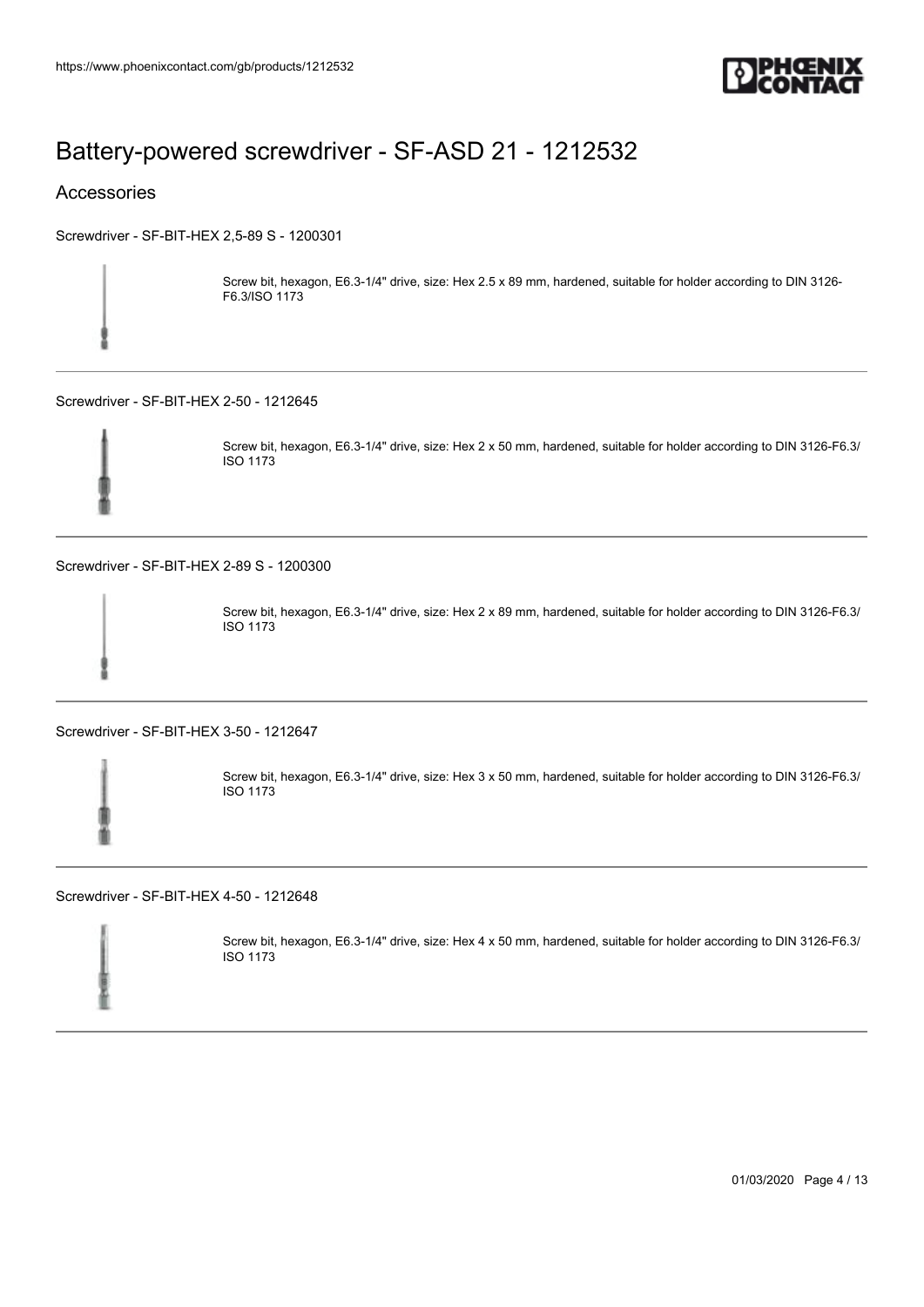

#### Accessories

[Screwdriver - SF-BIT-HEX 4-89 S - 1200302](https://www.phoenixcontact.com/gb/products/1200302)

Screw bit, hexagon, E6.3-1/4" drive, size: Hex 4 x 89 mm, hardened, suitable for holder according to DIN 3126-F6.3/ ISO 1173

[Screwdriver - SF-BIT-HEX 5-50 - 1212649](https://www.phoenixcontact.com/gb/products/1212649)



Screw bit, hexagon, E6.3-1/4" drive, size: Hex 5 x 50 mm, hardened, suitable for holder according to DIN 3126-F6.3/ ISO 1173

[Screwdriver - SF-BIT-HEX 5-89 S - 1200303](https://www.phoenixcontact.com/gb/products/1200303)



Screw bit, hexagon, E6.3-1/4" drive, size: Hex 5 x 89 mm, hardened, suitable for holder according to DIN 3126-F6.3/ ISO 1173

[Screwdriver - SF-BIT-HEX 6-50 - 1212650](https://www.phoenixcontact.com/gb/products/1212650)



Screw bit, hexagon, E6.3-1/4" drive, size: Hex 6 x 50 mm, hardened, suitable for holder according to DIN 3126-F6.3/ ISO 1173

[Screwdriver - SF-BIT-HEX 8-50 - 1212651](https://www.phoenixcontact.com/gb/products/1212651)



Screw bit, hexagon, E6.3-1/4" drive, size: Hex 8 x 50 mm, hardened, suitable for holder according to DIN 3126-F6.3/ ISO 1173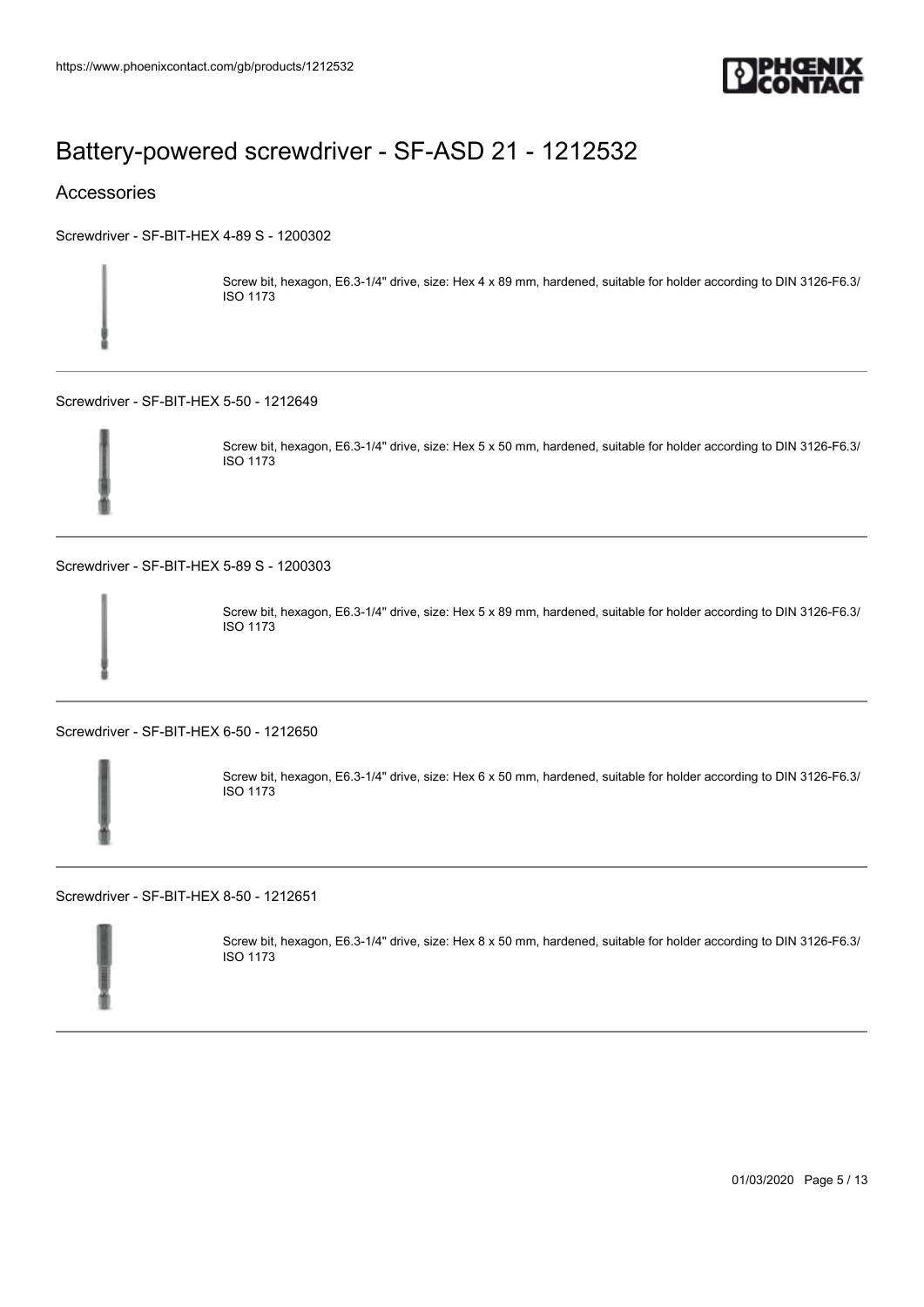

#### Accessories

[Screw insert - SF-BIT-PH 1-50 - 1212579](https://www.phoenixcontact.com/gb/products/1212579)



Screw bit, PH cross, E6.3-1/4" drive, Size: Ph 1 x 50 mm, hardened, suitable for holders as per DIN 3126-F 6.3 / ISO 1173

[Screw insert - SF-BIT-PH 2-50 - 1212580](https://www.phoenixcontact.com/gb/products/1212580)



Screw bit, PH cross, E6.3-1/4" drive, size: PH 2 x 50 mm, hardened, suitable for holders as per DIN 3126-F 6.3 / ISO 1173

[Screw insert - SF-BIT-PH 3-50 - 1212581](https://www.phoenixcontact.com/gb/products/1212581)



Screw bit, PH crosshead, E6.3-1/4" drive, size: PH 3 x 50 mm, hardened, suitable for holder according to DIN 3126- F6.3/ISO 1173

[Screw insert - SF-BIT-PH 1-70 - 1212582](https://www.phoenixcontact.com/gb/products/1212582)

Screw bit, PH crosshead, E6.3-1/4" drive, size: PH 1 x 70 mm, hardened, suitable for holder according to DIN 3126- F6.3/ISO 1173

[Screw insert - SF-BIT-PH 2-70 - 1212583](https://www.phoenixcontact.com/gb/products/1212583)

Screw bit, PH crosshead, E6.3-1/4" drive, size: PH 2 x 70 mm, suitable for holder according to DIN 3126-F6.3/ISO 1173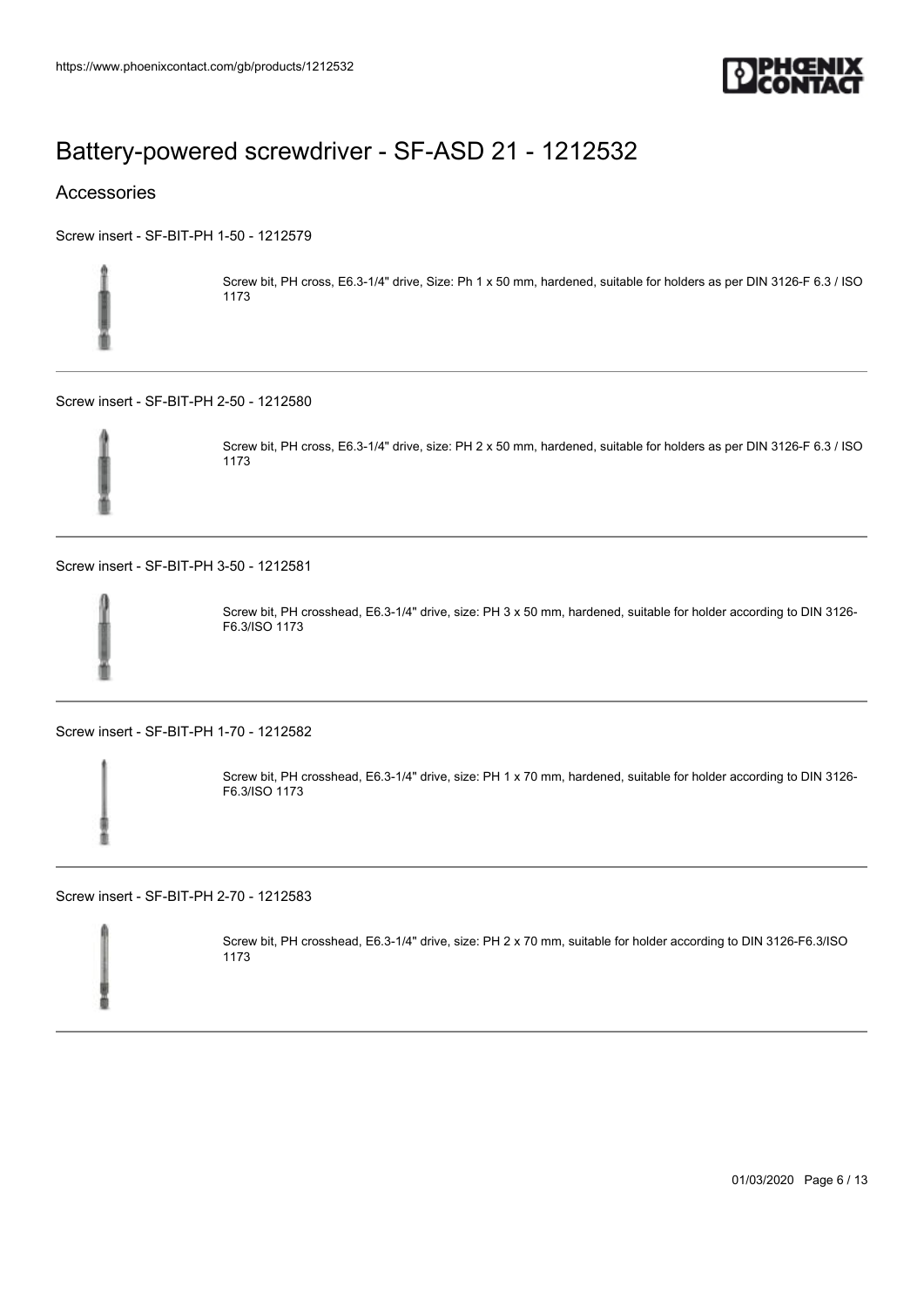

#### Accessories

[Screw insert - SF-BIT-PH 3-70 - 1212584](https://www.phoenixcontact.com/gb/products/1212584)



Screw bit, PH crosshead, E6.3-1/4" drive, size: PH 3 x 70 mm, hardened, suitable for holder according to DIN 3126- F6.3/ISO 1173

[Screw insert - SF-BIT-PHSL 1-70 - 1212479](https://www.phoenixcontact.com/gb/products/1212479)



Screw bit, positive/negative PH/bladed, E6.3-1/4" drive, size: PH 1 x 70 mm, hardened, suitable for holder according to DIN 3126-F6.3/ISO 1173

[Screw insert - SF-BIT-PHSL 2-70 - 1212601](https://www.phoenixcontact.com/gb/products/1212601)



Screw bit, positive/negative PH/bladed, E6.3-1/4" drive, size: PH 2 x 70 mm, hardened, suitable for holder according to DIN 3126-F6.3/ISO 1174

[Screw insert - SF-BIT-PZ 1-50 - 1212591](https://www.phoenixcontact.com/gb/products/1212591)



Screw bit, PZ crosshead, E6.3-1/4" drive, size: PZ 1 x 50 mm, hardened, suitable for holder according to DIN 3126- F6.3/ISO 1173

[Screw insert - SF-BIT-PZ 2-50 - 1212592](https://www.phoenixcontact.com/gb/products/1212592)



Screw bit, PZ crosshead, E6.3-1/4" drive, size: PZ 2 x 50 mm, hardened, suitable for holder according to DIN 3126- F6.3/ISO 1173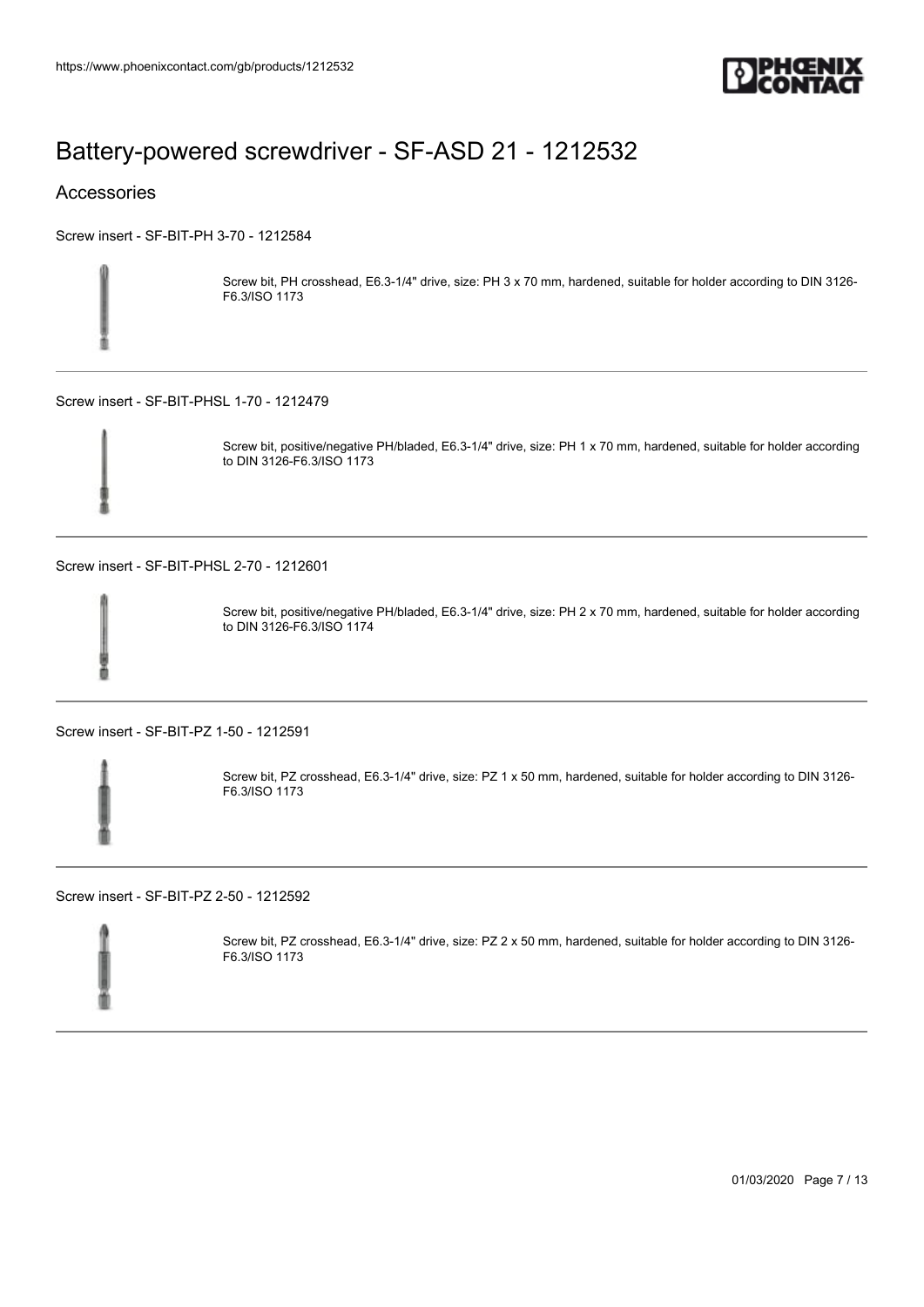

#### Accessories

[Screw insert - SF-BIT-PZ 3-50 - 1212593](https://www.phoenixcontact.com/gb/products/1212593)



Screw bit, PZ crosshead, E6.3-1/4" drive, size: PZ 3 x 50 mm, hardened, suitable for holder according to DIN 3126- F6.3/ISO 1173

[Screw insert - SF-BIT-PZ 1-70 - 1212594](https://www.phoenixcontact.com/gb/products/1212594)



Screw bit, PZ crosshead, E6.3-1/4" drive, size: PZ 1 x 70 mm, hardened, suitable for holder according to DIN 3126- F6.3/ISO 1173

[Screw insert - SF-BIT-PZ 2-70 - 1212595](https://www.phoenixcontact.com/gb/products/1212595)



Screw bit, PZ crosshead, E6.3-1/4" drive, size: PZ 2 x 70 mm, hardened, suitable for holder according to DIN 3126- F6.3/ISO 1173

[Screw insert - SF-BIT-PZ 3-70 - 1212596](https://www.phoenixcontact.com/gb/products/1212596)

Screw bit, PZ crosshead, E6.3-1/4" drive, size: PZ 3 x 70 mm, hardened, suitable for holder according to DIN 3126- F6.3/ISO 1173

[Screw insert - SF-BIT-PZSL 1-70 - 1212603](https://www.phoenixcontact.com/gb/products/1212603)

Screw bit, positive/negative PZ/bladed, E6.3-1/4" drive, size: PZ 1 x 70 mm, hardened, suitable for holder according to DIN 3126-F6.3/ISO 1173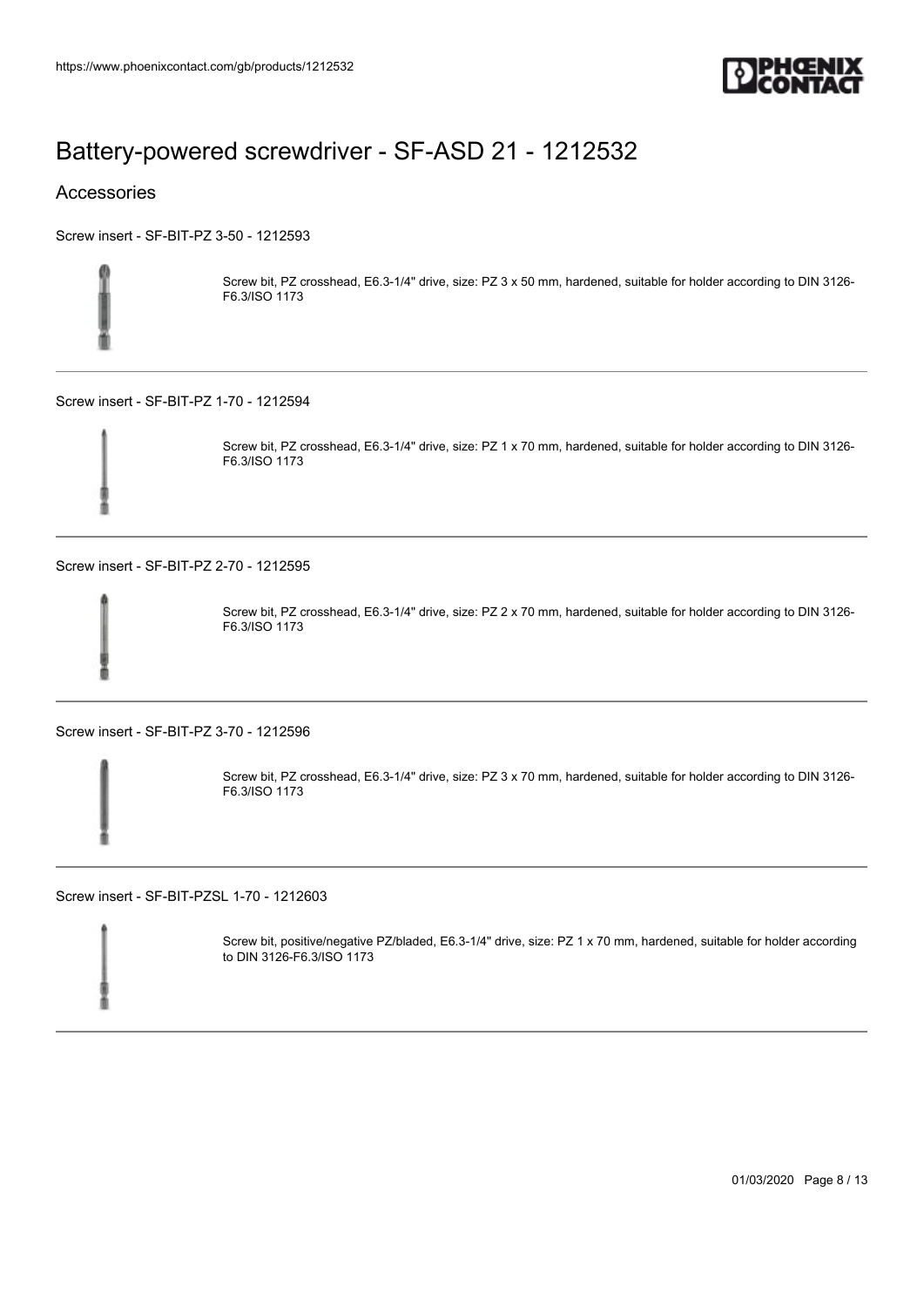

#### Accessories

[Screw insert - SF-BIT-PZSL 2-70 - 1212604](https://www.phoenixcontact.com/gb/products/1212604)



Screw bit, positive/negative PZ/bladed, E6.3-1/4" drive, size: PZ 2 x 70 mm, hardened, suitable for holder according to DIN 3126-F6.3/ISO 1173

[Screwdriver - SF-BIT-SL 0,45X2,4-70 - 1212607](https://www.phoenixcontact.com/gb/products/1212607)



Screw bit, slotted, E6.3-1/4" drive, size: 0.45 x 2.4 x 70 mm, hardened, suitable for holder according to DIN 3126- F6.3/ISO 1173

[Screw insert - SF-BIT-SL 0,5X3,0-50 - 1212566](https://www.phoenixcontact.com/gb/products/1212566)



Screw bit, bladed, E6.3-1/4" drive, size: 0.5 x 3.0 x 50 mm, hardened, suitable for holder according to DIN 3126-F6.3/ ISO 1173

[Screw insert - SF-BIT-SL 0,5X3,0-70 - 1212567](https://www.phoenixcontact.com/gb/products/1212567)



Screw bit, bladed, E6.3-1/4" drive, size: 0.5 x 3.0 x 70 mm, hardened, suitable for holder according to DIN 3126-F6.3/ ISO 1173

[Screw insert - SF-BIT-SL 0,6X3,5-50 - 1212568](https://www.phoenixcontact.com/gb/products/1212568)



Screw bit, bladed, E6.3-1/4" drive, size: 0.6 x 3.5 x 50 mm, hardened, suitable for holder according to DIN 3126-F6.3/ ISO 1173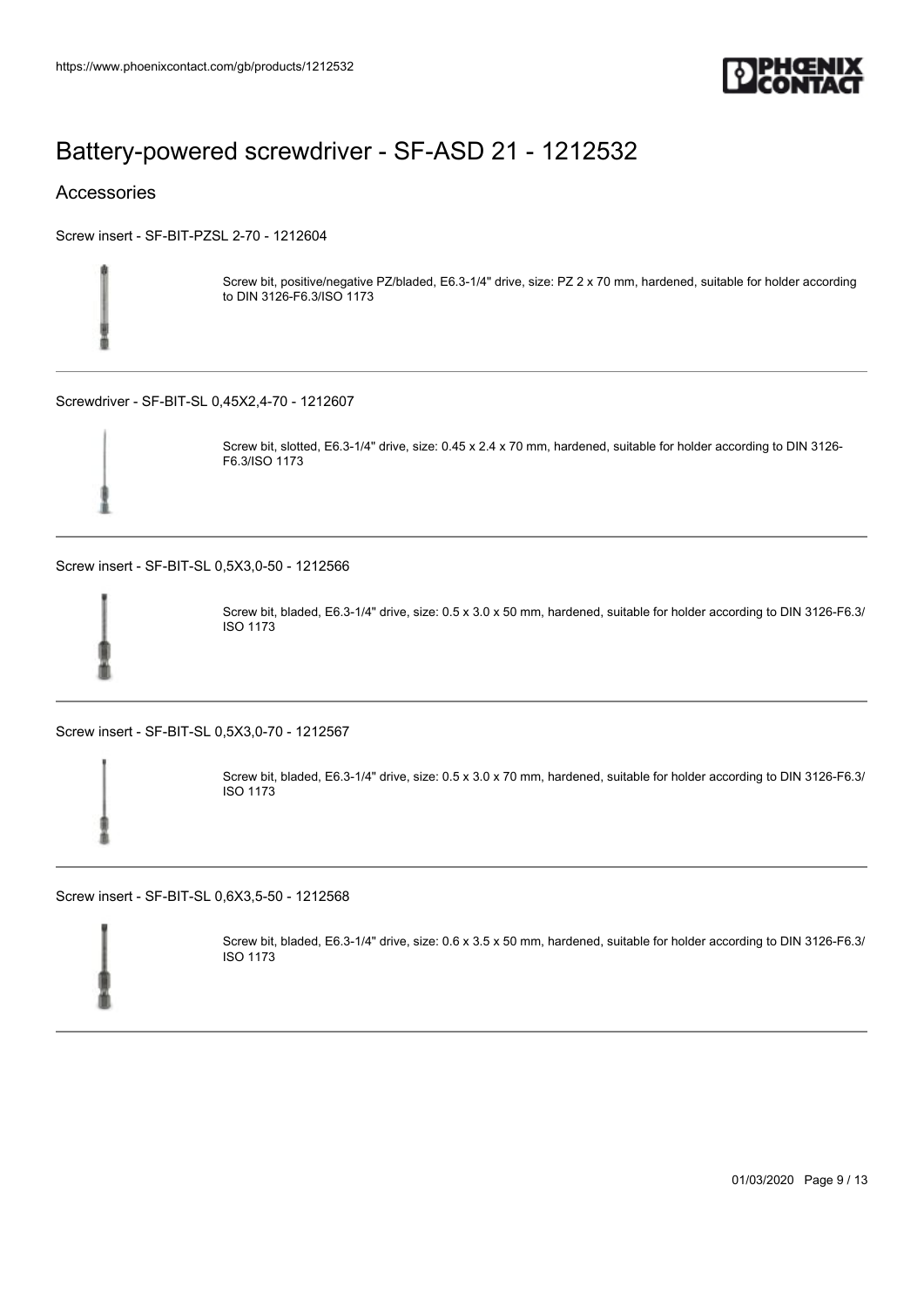

#### Accessories

[Screw insert - SF-BIT-SL 0,6X3,5-70 - 1212569](https://www.phoenixcontact.com/gb/products/1212569)



Screw bit, slot, E6.3-1/4" drive, Size: 0.6 x 3.5 x 70 mm, hardened, suitable for holders as per DIN 3126-F 6.3 / ISO 1173

[Screw insert - SF-BIT-SL 0,8X4,0-50 - 1212571](https://www.phoenixcontact.com/gb/products/1212571)



Screw bit, bladed, E6.3-1/4" drive, size: 0.8 x 4.0 x 50 mm, hardened, suitable for holder according to DIN 3126-F6.3/ ISO 1173

[Screw insert - SF-BIT-SL 0,8X4,0-70 - 1212572](https://www.phoenixcontact.com/gb/products/1212572)



Screw bit, bladed, E6.3-1/4" drive, size: 0.8 x 4.0 x 70 mm, hardened, suitable for holder according to DIN 3126-F6.3/ ISO 1173

[Screw insert - SF-BIT-SL 1,0X5,5-50 - 1212574](https://www.phoenixcontact.com/gb/products/1212574)



Screw bit, slot, E6.3-1/4" drive, Size: 1.0 x 5.5 x 50 mm, hardened, suitable for holders as per DIN 3126-F 6.3 / ISO 1173

[Screw insert - SF-BIT-SL 1,0X4,0-70 - 1212754](https://www.phoenixcontact.com/gb/products/1212754)

Screw bit, slotted, E6.3-1/4" drive, size: 1 mm x 4 mm x 70 mm, hardened, suitable for holder according to DIN 3126- F6.3/ISO 1173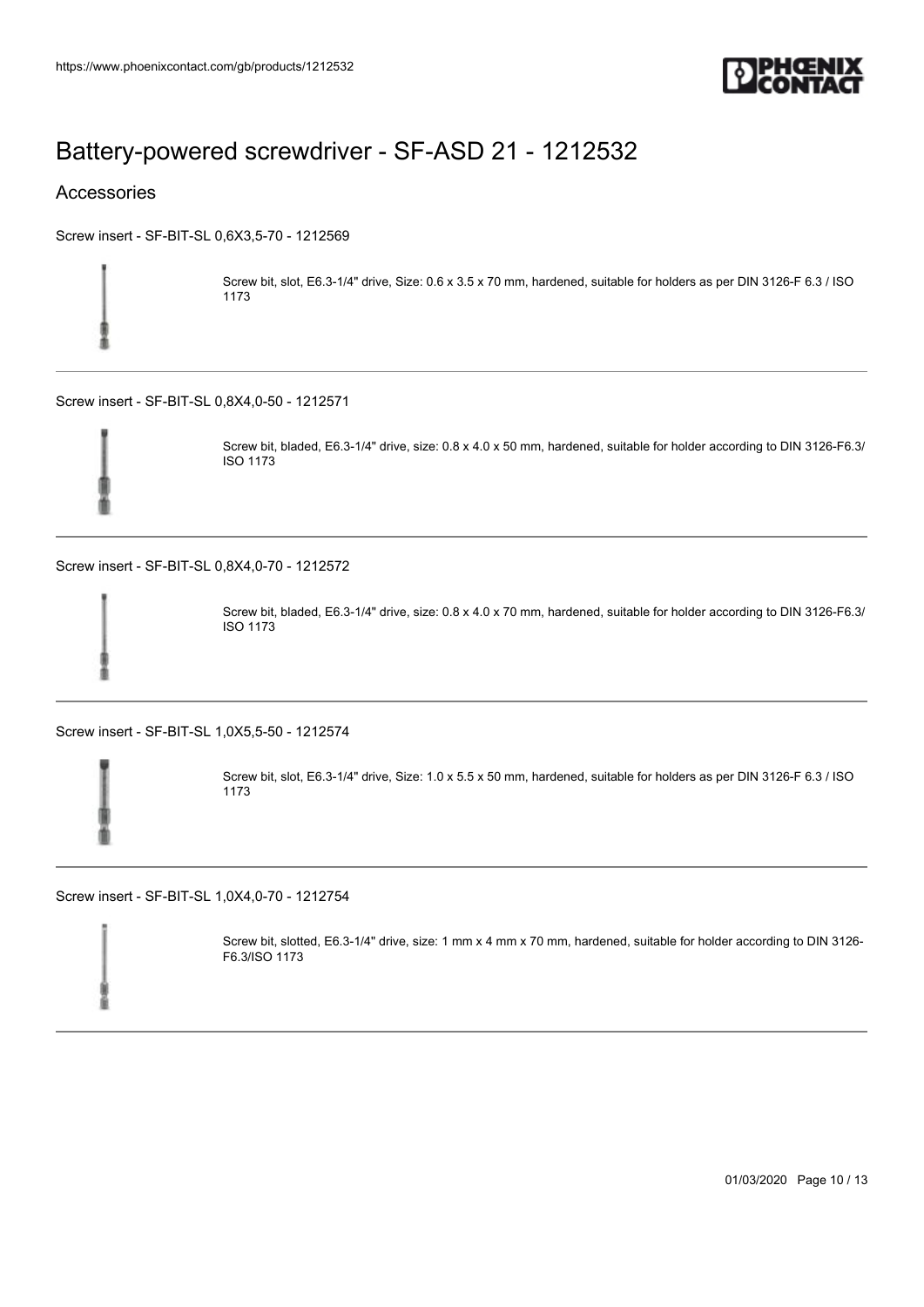

#### Accessories

[Screw insert - SF-BIT-SL 1,0X5,5-70 - 1212575](https://www.phoenixcontact.com/gb/products/1212575)



Screw bit, bladed, E6.3-1/4" drive, size: 1.0 x 5.5 x 70 mm, hardened, suitable for holder according to DIN 3126-F6.3/ ISO 1173

[Screw insert - SF-BIT-SL 1,2X6,5-70 - 1212577](https://www.phoenixcontact.com/gb/products/1212577)



Screw bit, bladed, E6.3-1/4" drive, size: 1.2 x 6.5 x 70 mm, hardened, suitable for holder according to DIN 3126-F6.3/ ISO 1173

[Tool - SF-BIT-SLS 0,6X3,5-50 - 1212605](https://www.phoenixcontact.com/gb/products/1212605)



Screw bit, bladed, graded, E6.3-1/4" drive, for test socket screws, size: 0.6 x 3.5 x 50 mm, hardened, suitable for holder according to DIN 3126-F6.3/ISO 1173

[Tool - SF-BIT-SLS 0,9X6,5-50 - 1212606](https://www.phoenixcontact.com/gb/products/1212606)

Screw bit, bladed, graded, E6.3-1/4" drive, for test socket screws, size: 0.9 x 6.5 x 50 mm, hardened, suitable for holder according to DIN 3126-F6.3/ISO 1173

[Screw insert - SF-BIT-TX 10-50 - 1212573](https://www.phoenixcontact.com/gb/products/1212573)



Screw bit, Torx®, E6.3-1/4" drive, size: TX 10 x 50 mm, hardened, suitable for holder according to DIN 3126-F6.3/ISO 1173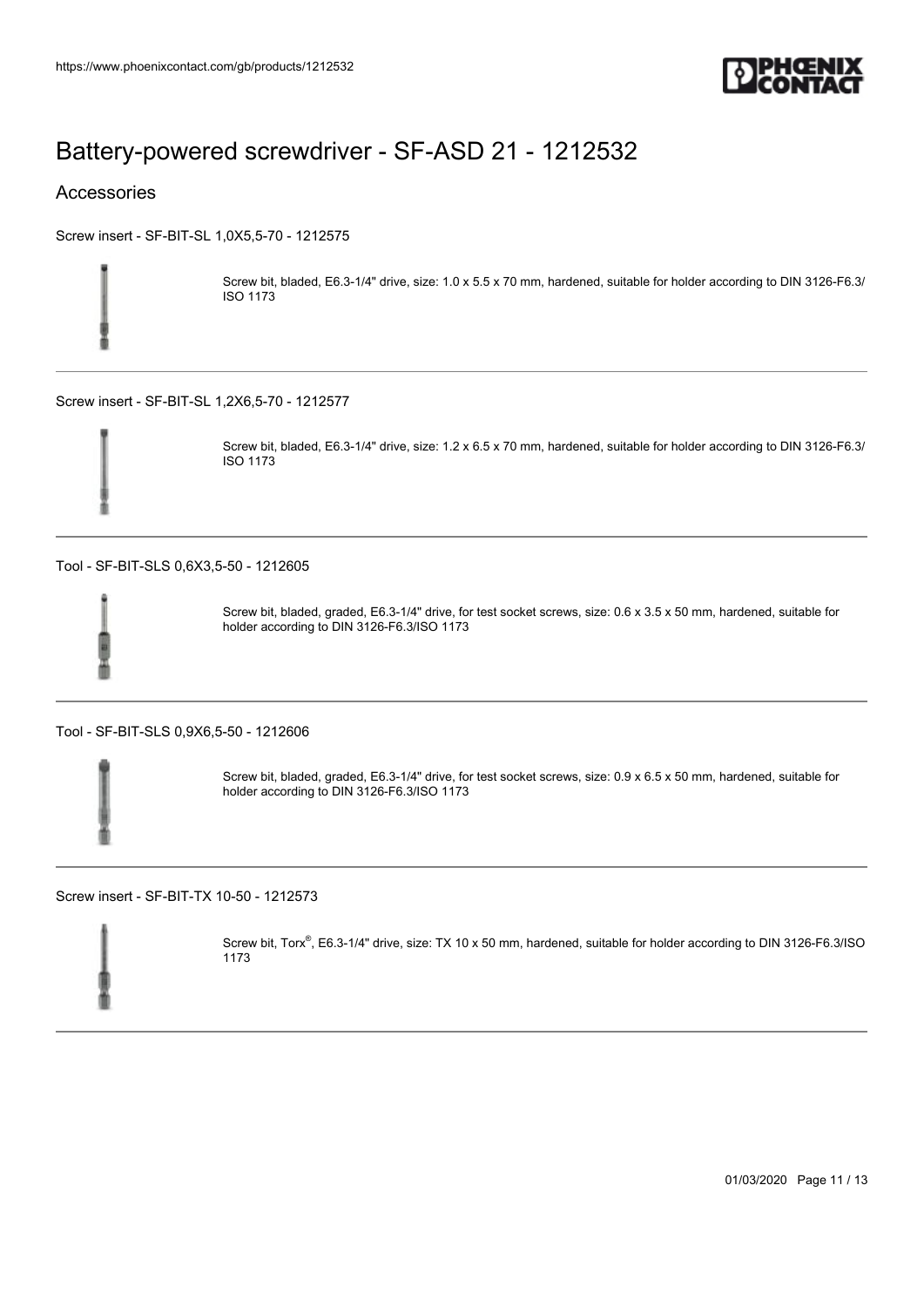

#### Accessories

[Screw insert - SF-BIT-TX 15-50 - 1212576](https://www.phoenixcontact.com/gb/products/1212576)



Screw bit, Torx®, E6.3-1/4" drive, size: TX 15 x 50 mm, hardened, suitable for holder according to DIN 3126-F6.3/ISO 1173

[Screw insert - SF-BIT-TX 20-50 - 1212578](https://www.phoenixcontact.com/gb/products/1212578)



Screw bit, Torx®, E6.3-1/4" drive, size: TX 20 x 50 mm, hardened, suitable for holder according to DIN 3126-F6.3/ISO 1173

[Screw insert - SF-BIT-TX 25-50 - 1212585](https://www.phoenixcontact.com/gb/products/1212585)



Screw bit, Torx®, E6.3-1/4" drive, size: TX 25 x 50 mm, hardened, suitable for holder according to DIN 3126-F6.3/ISO 1173

[Screw insert - SF-BIT-TX 30-50 - 1212586](https://www.phoenixcontact.com/gb/products/1212586)



Screw bit, Torx®, E6.3-1/4" drive, size: TX 30 x 50 mm, hardened, suitable for holder according to DIN 3126-F6.3/ISO 1173

[Screw insert - SF-BIT-TX 40-50 - 1200161](https://www.phoenixcontact.com/gb/products/1200161)



Screw bit, Torx®, E6.3-1/4" drive, size: TX 40 x 50 mm, hardened, suitable for holder according to DIN 3126-F6.3/ISO 1173